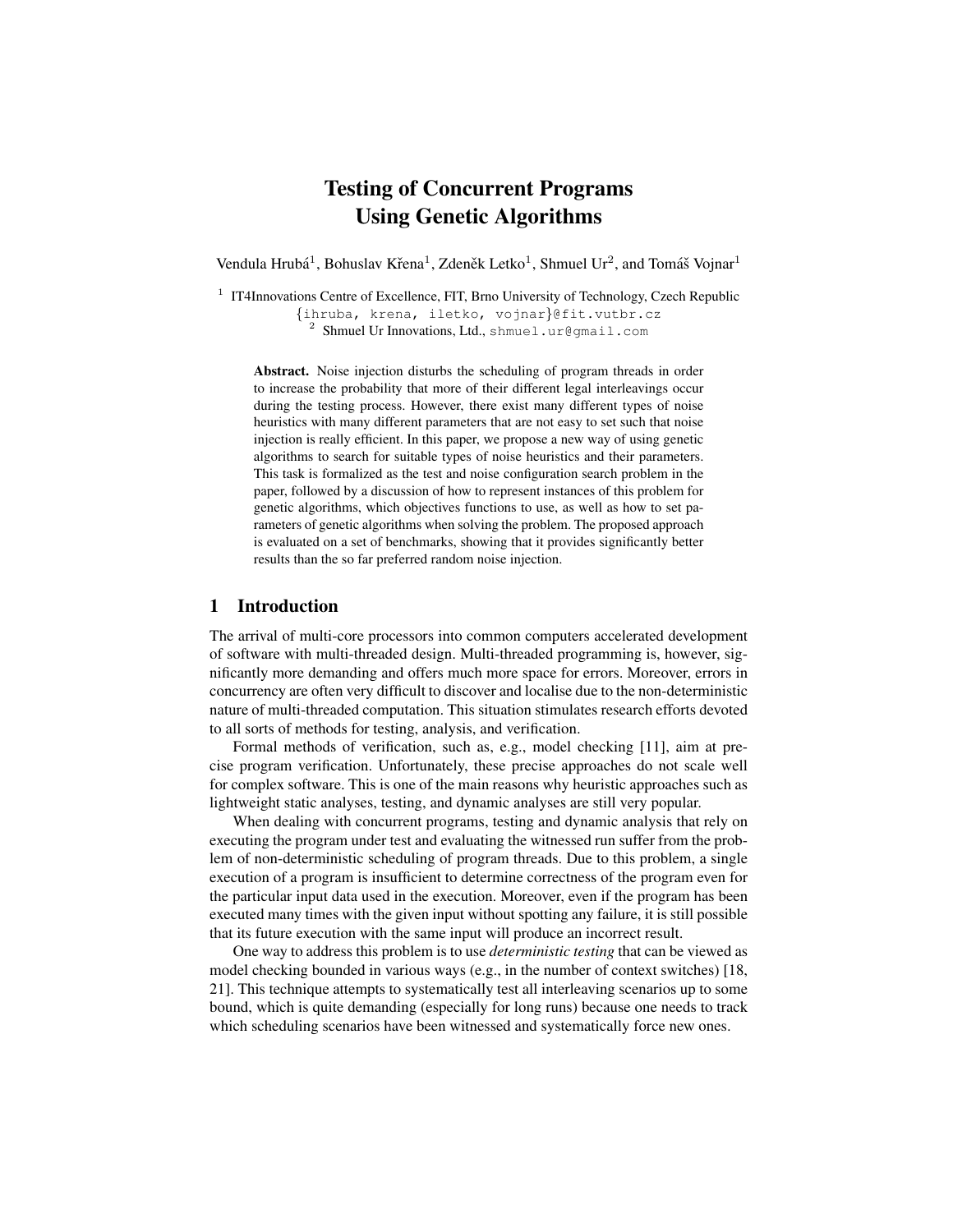A lightweight alternative to the above is to use *noise injection techniques* [7] based on heuristically disturbing the scheduling of program threads in hope of observing so far unseen scheduling scenarios. Although this approach cannot prove correctness of a program even under some bounds on its behaviour, it was demonstrated in [7, 15] that it can rapidly increase the probability of spotting concurrency errors.

Noise injection can be implemented by instrumenting the program under test by noise generation code that influences the execution of selected threads at selected program locations. Noise injection can use different *noise seeding heuristics* given by the *type of noise* (e.g., noise based on injecting calls of yield(), calls of wait(), halting one thread till other threads can continue, etc.), the *strength of the noise* (e.g., how many times the yield operation should be called when injected at a certain location, for how long a thread should wait, etc.), and the *frequency of the noise* (how often some noise is generated at a particular location). Moreover, various *noise placement heuristics* can be used, including the use of a fixed set of program locations at which some concurrency-relevant actions appear (such as accesses to shared memory, synchronisation, etc.), using a randomly selected subset of such a set, or some more involved heuristics driven by the so-far obtained coverage of the program behaviour [15].

Our previous work on noise injection [15] shows that there is no silver bullet among the many existing noise injection heuristics. Results provided by them depend on the tested program as well as on the run-time environment (the type and number of processors and the actual workload are usually the most significant factors). Actually, some configurations can decrease the probability of an error manifestation. This is helpful for run-time healing of errors [13], but it is highly undesirable for detecting them. Moreover, the number of possible settings of the noise injection (and also of the test itself) together with the considerable time needed to run a test in order to evaluate the efficiency of a certain noise configuration makes exhaustive searching for suitable noise configurations impractical. This is exactly the case where *metaheuristic search techniques* [19] can help.

*Genetic algorithms* [19] are metaheuristic search techniques which try to find the best solutions by sampling the search space. They start with an initial set (called a *generation*) of possible solutions (also called *individuals*). Each individual is evaluated and assigned a value called a *fitness* representing the suitability of the solution it represents. The next generation of individuals is typically obtained by a stochastic recombination (called a *crossover*) and *mutation* of individuals selected according to their fitness.

In this paper, we propose a new way of using genetic algorithms to search for suitable types of noise heuristics and their parameters. We formalize this task as the *test and noise configuration search problem* (the TNCS problem). Then, we show how to represent instances of this problem for genetic algorithms, and we discuss which basic objective functions may be useful as building blocks of complex objective functions suitable in the given context. We also discuss how to set parameters of genetic algorithms when solving the TNCS problem. Next, we instantiate the framework by a concrete combined objective function suitable especially (but, as our experiments show, not only) for data race detection. Finally, we evaluate the proposed approach on a set of benchmarks, showing that it provides significantly better results than the so far preferred random noise injection.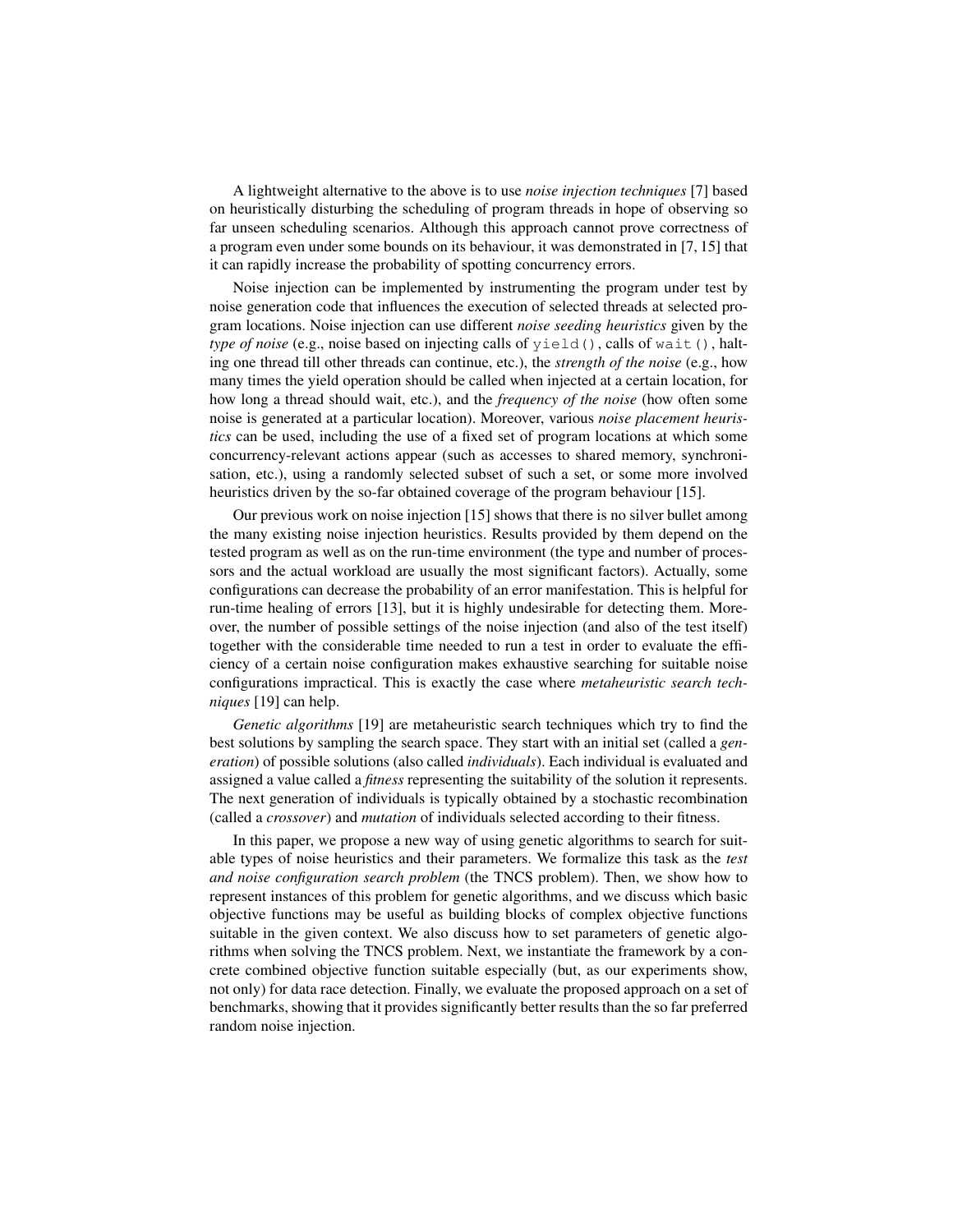*Plan of the paper.* The rest of the paper is organised as follows. In Section 2, we discuss the related work. In Section 3, we formulate the TNCS problem and discuss the basic objective functions suitable in its context. In Section 4, propose how to utilise genetic algorithms to solve the TNCS problem. Section 5 focuses on setting parameters of genetic algorithms for the TNCS problem. In Section 6, we propose a concrete combined objective function for use with the TNCS problem, and we provide experimental evidence on how the proposed approach can improve the testing process. Finally, Section 7 provides concluding remarks and comments on the possible future work.

# 2 Related Work

Most existing works in the area of search-based testing of concurrent programs focus on applying various metaheuristic techniques to control the state space exploration within the *guided model checking* approach [11]. The basic idea is to explore areas of the state space that are more likely to contain concurrency errors even when the entire state space will not be explored. Metaheuristic algorithms that have been applied within the guided model checking approach for finding deadlocks and/or assertion violations include simulated annealing [6], genetic algorithms [11, 3], the partial swarm optimisation (PSO) [6], and the ant colony optimisation (ACO) [1, 2]. An advantage of this approach is that the underlying model checking offers a well-defined state space and a high degree of determinism. On the other hand, the approach shares limitations of model checking in terms of scalability and cost of modelling of the environment. In our approach, we focus on testing and dynamic analyses which are able to handle much larger real programs.

In [9], genetic algorithms are applied within the process of debugging of concurrent programs based on repeated testing with noise injection. Genetic algorithms are used in order to find a noise configuration which causes concurrency-related bugs to occur with a high probability while preferring settings with noise concentrated to a minimal number of locations (which is motivated by concentrating on the problem of debugging). Compared to [9], we do not search for which concrete locations should be noised with which noise. Instead, we search for which noise seeding and noise placement heuristics (or which combinations of these heuristics) with which parameters can provide good results for a particular test and environment. This allows us to use a simpler representation of individuals and to support much larger test cases with plenty of possible locations to be noised. Moreover, we propose new objective functions (based, e.g., on results that can be obtained through various dynamic analyses) which allow us to focus not only on debugging but also on testing. Finally, compared with the initial results presented in [9], we present a more thorough experimental evaluation.

The problem of increasing the probability of an error manifestation within the debugging process is targeted in [4, 20] too. However, these works do not consider metaheuristic search algorithms. In [4], program locations are first statically classified according to their suitability for noise injection. Then, a probabilistic algorithm is used to find a subset of program locations that increase the error manifestation ratio. In [20], a machine learning feature selection algorithm is used to identify a subset of program locations where to inject noise. In this case, the test is executed many times, and program locations where the noise was injected in each execution are collected together with information whether the error got manifested.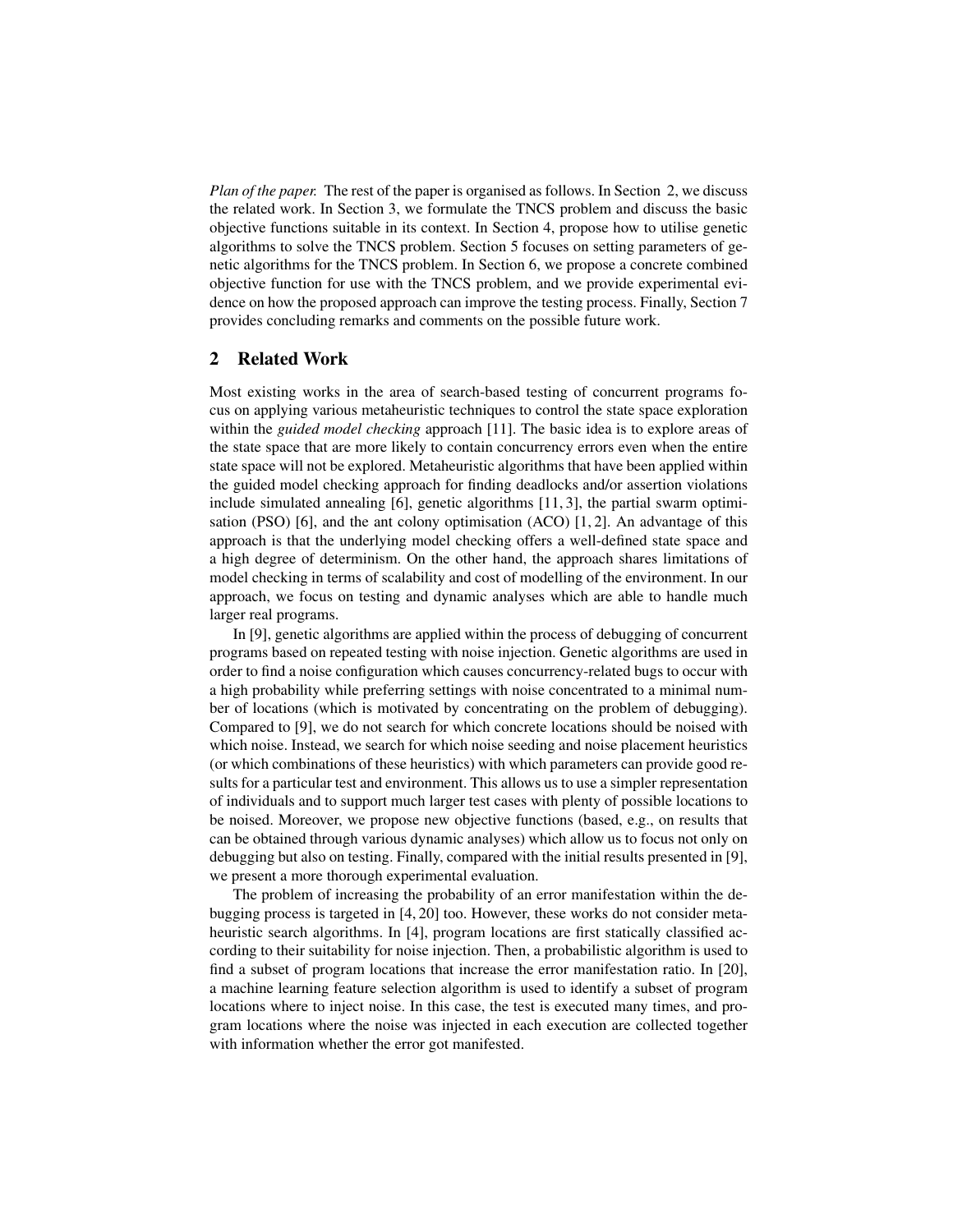Finally, in [16], we presented our preliminary results with a steepest ascending search algorithm. The experiments proved our concept but showed that the local search technique is not suitable for the given setting. The used algorithm showed a tendency to find a local optimum only. Therefore, in this work, we focus on global search techniques, namely, genetic algorithms.

### 3 Testing of Concurrent Programs as a Search Problem

In this section, we present our proposal of how search techniques can be combined with noise-based testing of concurrent programs by identifying suitable combinations of noise injection heuristics as well as their parameters. In particulate, we formulate the proposed use of search techniques via the so-called test and noise configuration search (TNCS) problem. Subsequently, we discuss several objective functions that can be useful when dealing with various instances of the TNCS problem (typically as building blocks of more complex combined objective functions as we illustrate in Section 6).

### 3.1 The Test and Noise Configuration Search Problem

As we have mentioned already in the introduction, there are two main issues that must be solved when using noise injection. First, one needs to determine program locations where to insert noise. Heuristics which target this problem are called *noise placement heuristics*. Second, one needs to determine which *noise seeding heuristics*, i.e., which way of disturbing thread scheduling, should be used. Moreover, most types of the heuristics are adjustable by one or more parameters influencing their behaviour and efficiency (e.g., noise seeding heuristics are often parameterized by their strength). Further, one can combine several noise placement and seeding techniques within one execution. Indeed, our results presented in [15] show that such a combination provides in many cases better results than using a single heuristics. Finally, it is usually the case that there exist multiple test cases for a given program that can also be parametric.

With respect to the above, we formulate the *test and noise configuration search problem* (the TNCS problem) as the problem of selecting test cases and their parameters together with types and parameters of noise placement and noise seeding heuristics that are suitable for a certain test objective.

Formally, let  $Type<sub>P</sub>$  be a set of available types of noise placement heuristics each of which we assume to be parameterized by a vector of parameters. Let  $Param_P$  be a set of all possible vectors of parameters. Further, let  $P \subseteq Type_P \times Param_P$  be a set of all allowed combinations of types of noise placement heuristics and their parameters. Analogically, we can introduce sets  $Types, Param_S$ , and S for noise seeding heuristics. Next, let  $C \subseteq 2^{P \times S}$  contain all the sets of noise placement and noise seeding heuristics that have the property that they can be used together within a single test run. We denote elements of C as *noise configurations*. Further, like for the noise placement and noise seeding heuristics, let  $Type_T$  be a set of test cases,  $Param_T$  a set of vectors of their parameters, and  $T \subseteq Type_T \times Param_T$  a set of all allowed combinations of test cases and their parameters. We let  $TC = T \times C$  be the set of *test configurations*.

Now, the TNCS problem can be expressed as searching for a test configuration from  $TC$  suitable wrt. some given objective function. One can also consider the natural generalisation of the TNCS problem to searching for a set of test configurations, i.e., a subset of  $2^{TC}$ , suitable wrt. some given objective function.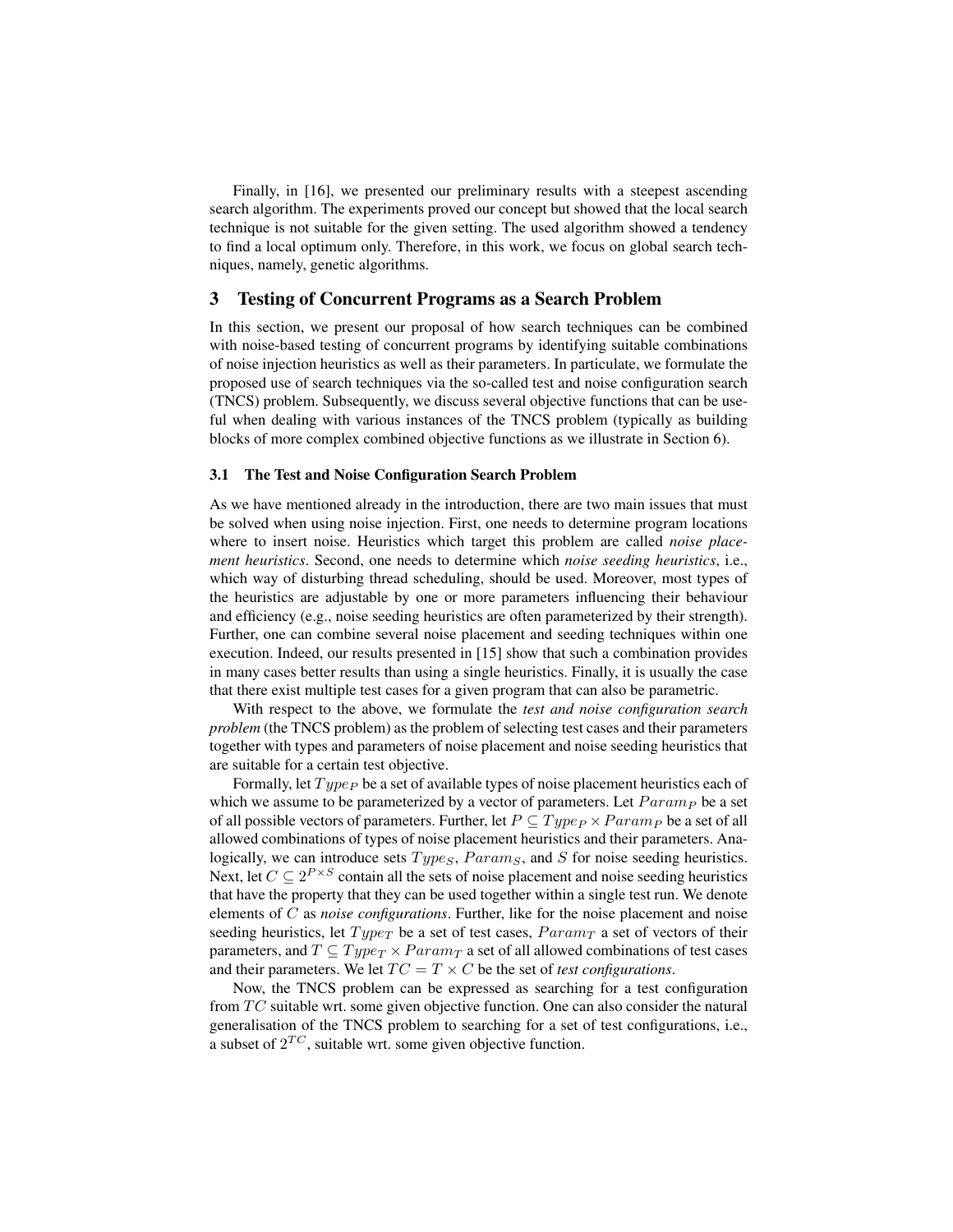### 3.2 Objective Functions for the Context of the TNCS Problem

We next suggest several possible objective functions that can be useful in various instances of the TNCS problem, typically combined into more complex objective functions as we illustrate in Section 6.

First, an objective function that can often be found useful is to minimise the impact of noise injection on the *time of execution* of a test case. The more noise is injected into the execution the slower the execution typically is. The slowdown can be unwelcome especially when the time for testing is limited. Then, due to the slowdown, less executions of a test case and/or less test cases will be considered which may in turn negate the aim of using noise injection to improve the quality of testing. The time aspect is also important when a program under test needs to meet certain throughput or response time requirements that could be broken by an excessive use of noise.

Next, since the primary goal of testing is to find errors, a natural objective function is to maximise the *number of errors* that occur (and are detected by the test harness) when executing tests with a certain configuration. Once some test configuration is found suitable wrt. the number of errors it allows one to observe, one could think that this configuration is not useful any more since the errors were already detected. However, this test configuration can be used for further testing in hope that it will allow one to discover even more errors (recall that due to the non-determinism of scheduling, not all errors will show up in a single run or a set of runs). Moreover, one can also think of using this test configuration in regression testing or when testing similar applications.

Another sensible objective function, tightly related to the above, is to monitor test executions under particular test configurations by some *dynamic analyser* and to maximise the number of warnings about dangerous behaviour of the program under test that get reported. Test configurations delivering good results in this case can subsequently be used for more extensive testing in hope of finding a real error even though an actual error was not seen during evaluation of the test configuration. The reliability of this approach of course depends on the precision of the chosen analyser. A high ratio of false positives and/or negatives makes this objective function unreliable.

A further possibility is to use a suitable *coverage metric* allowing one to judge how much of the possible behaviour of the program under test has been covered (and hence how likely it is that some undesired behaviour was omitted) and to look for test configurations maximising the obtained coverage. Concurrency-related metrics based on dynamic analyses which we presented in [14] can be especially useful here. These metrics are not based on simply counting the number of produced warnings, but on much finer measures. Some of them are based on monitoring events that make the internal state of a dynamic analyser change, e.g., the *HBPair* metrics based on the happens-before relations, and some express how many internal states a certain dynamic analyser reached, e.g., the *GolidLockSC* metrics based on monitoring the internal states of the GoldiLock analyser [8]. Of course, there are many other existing coverage metrics which can be considered. For instance, the synchronisation coverage [5] (*Synchro*) which measures how well the various synchronisation mechanisms used in the program under test are tested (by measuring how many different scenarios of the use of the synchronisation mechanisms were witnessed). A drawback of many concurrency coverage metrics is that it is often impossible to compute what the full coverage is; this is, however, not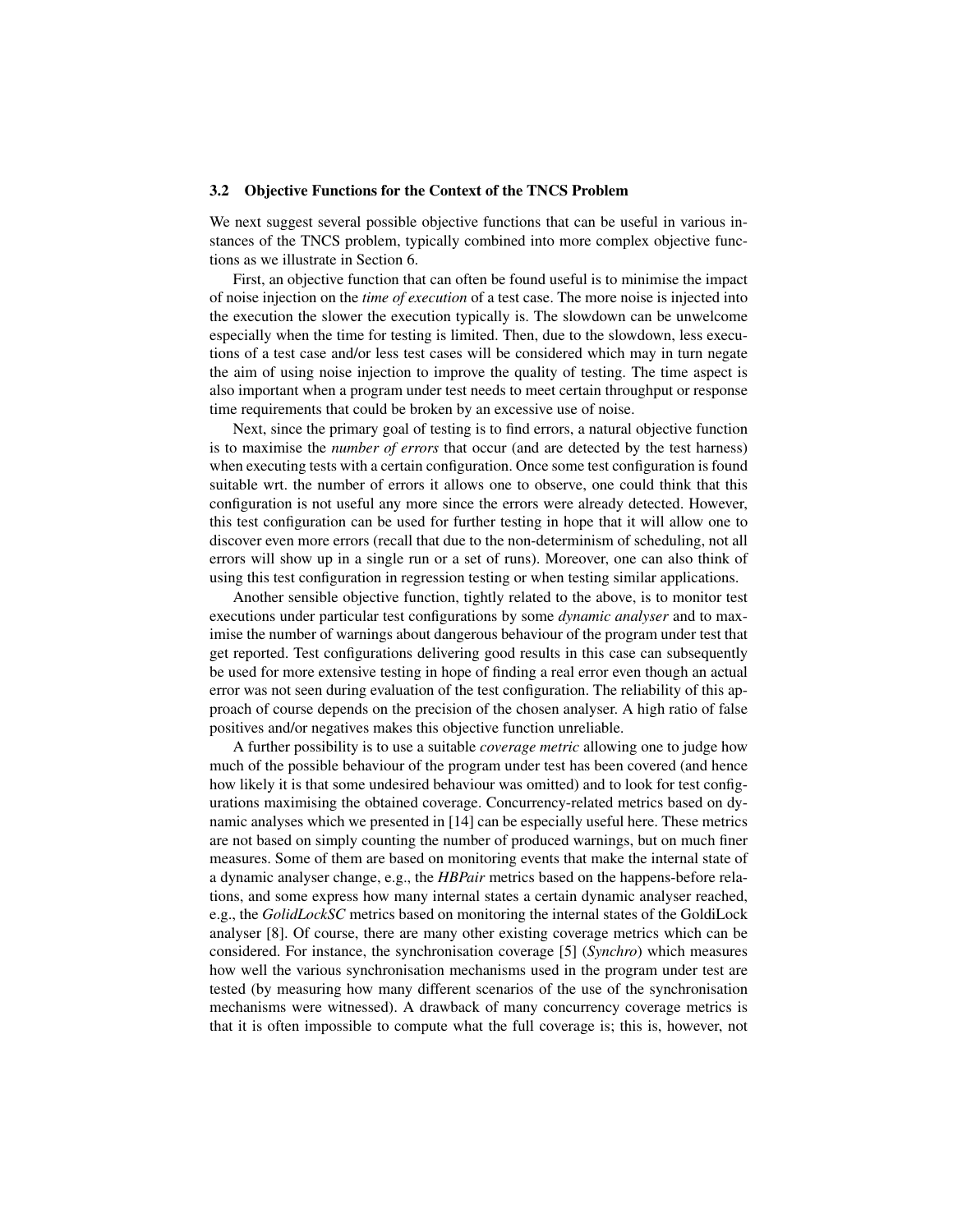a problem here since we are interested in relative comparisons of the coverage achieved through different test configurations.

Fitness of a test configuration  $tc \in TC$  wrt. the above objective functions has typically to be evaluated by a *repeated execution* of the test case encoded in tc with the test parameters and noise configuration that are also a part of  $tc$ . Recall that the noise configuration can contain multiple types of noise heuristics. We assume all of them to be used in each testing run, which is consistent with our definition of noise configurations that allows for only those combinations of noise heuristics that can indeed be used together. Further note that the repeated execution makes sense due to the non-determinism of thread scheduling. The evaluation of individual test runs must of course be combined, which can be done, e.g., by computing the *average evaluation* or by computing a *cumulative evaluation* across all the performed executions.

In addition, it is also possible to define some simple objective functions directly on the test configurations. For instance, one can minimise/maximise the number of enabled heuristics, volume or frequency of noise to be injected, etc. Such objective functions are typically not sensible alone, but can make sense when combined with other objective functions. Fitness of a given test configuration wrt. such objective functions can be evaluated *statically*, i.e., without any test execution.

### 4 A Genetic Approach to the TNCS Problem

In this section, we present our proposal of using a genetic approach to solving the TNCS problem. The approach is presented on a concretization of the TNCS problem for the context of using the IBM Concurrency testing tool (ConTest) [7] (with some extensions) for noise-based testing. We therefore start by presenting the concrete set of noise configurations considered. Subsequently, we present how one can apply the genetic approach in this concrete setting.

### 4.1 ConTest-based Noise Configurations

We consider noise injection heuristics implemented in ConTest extended by our plug-in implementing a coverage-based noise placement heuristics [15]. Hence, we consider three noise placement heuristics: the *random* heuristics which picks program locations randomly, the *sharedVar* heuristics which focuses on accesses to shared variables, and our *coverage-based* heuristics [15] which focuses on accesses near a previously detected thread context switch. The *sharedVar* heuristics has two parameters modifying its behaviour with 5 valid combinations of its values. The *coverage-based* heuristics is controlled by 2 parameters with 3 valid combinations of values. All these noise placement heuristics inject noise at selected places with a given probability. The probability is set globally for all enabled noise placement heuristics by a *noiseFreq* setting from the range 0 (never) to 1000 (always). The *random* heuristics is enabled by default when  $noiseFreq > 0$ . The *random* heuristics can be suppressed by one parameter of the *sharedVar* heuristics which explicitly disables the combination of these two heuristics.

The considered infrastructure offers 6 basic and 2 advanced noise seeding techniques. The basic techniques cannot be combined, but any basic technique can be combined with one or both advanced techniques. The basic heuristics are: *yield*, *sleep*, *wait*, *busyWait*, *synchYield*, and *mixed*. The *yield* and *sleep* techniques inject calls of the yield() and sleep() functions. The *wait* and *synchYield* techniques lock a special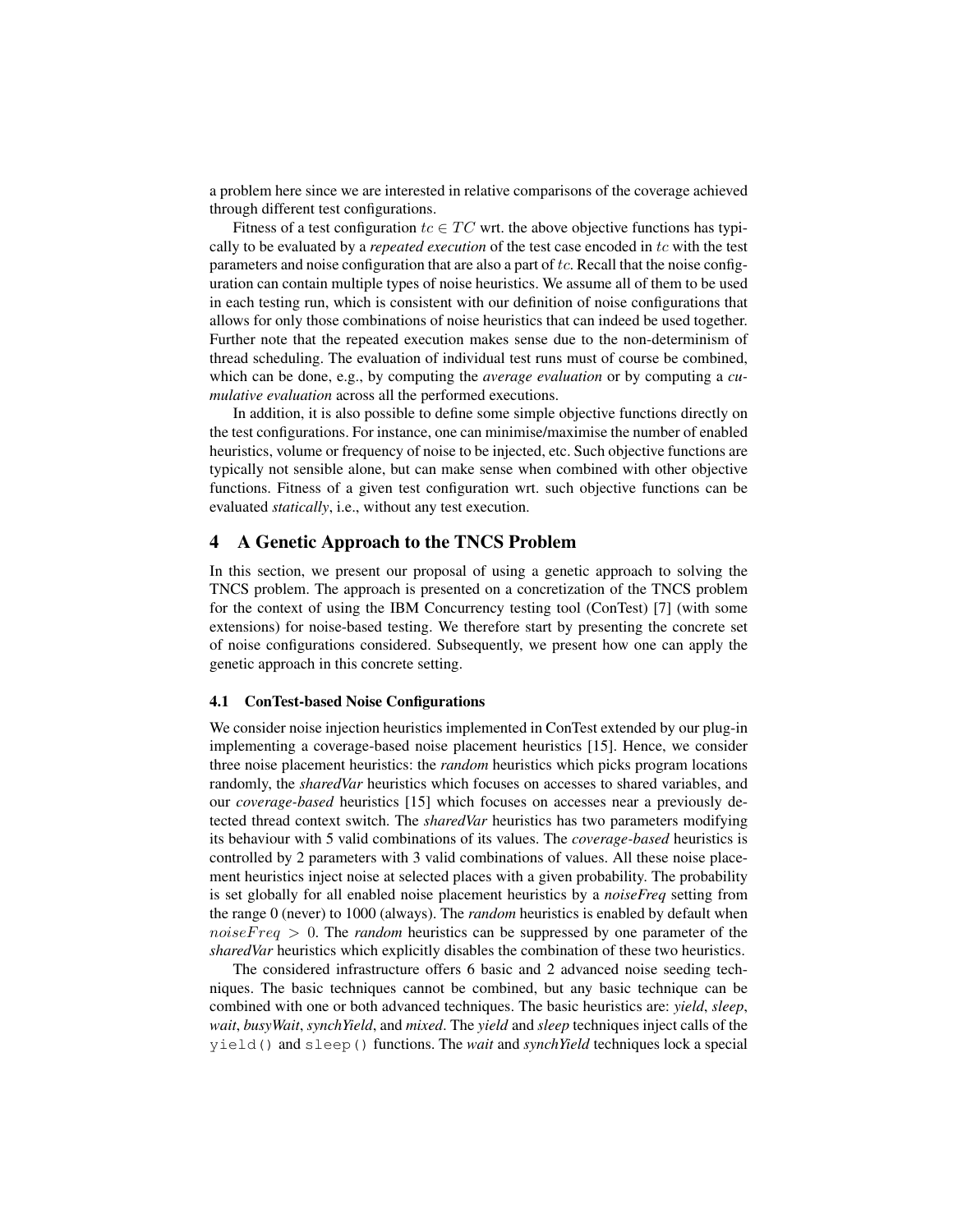monitor and then either wait for some time or call yield(). The *busyWait* technique inserts code that just loops for some time. The *mixed* technique randomly chooses one of the five other techniques at each noise injection location. The *haltOneThread* technique occasionally stops one thread until any other thread cannot run. Finally, the *timeoutTamper* heuristics randomly reduces the time-outs used in the program under test in calls of sleep() (to ensure that they are not used for synchronisation).

### 4.2 Individuals, Their Encoding, and Genetic Operations on Them

In order to utilise a genetic algorithm to solve the TNCS problem with the considered set of noise configurations, we let the particular test configurations play the role of *individuals*. We encode the test configurations as *vectors of integers*. The test configuration is either reduced to solely a noise configuration (when a single test case without parameters is considered), or it consists of the noise configuration extended by one or more specific entries controlling the test case settings. We, however, concentrate here on the noise configurations only, which form vectors of numbers in the range  $(0, 0, 0, 0, 0, 0)$ – (1000, 5, 3, 6, 2, 2). Here, the first entry controls the *noiseFreq* setting, the next two control the *sharedVar* and *coverage-based* noise placement heuristics. The last three entries control the setting of the basic and advanced noise seeding heuristics. Each entry in the vector is annotated by a flag saying whether there exists an ordering on the values of the entry. We call entries whose values are ordered as *ordinal entries*.

We consider the standard one-point, two-point, and uniform element-wise (any-point) *crossover operators* [19] in the form they are implemented in the ECJ library [22]. *Mutation* is also done on an element-wise basis, and it handles ordinal and non-ordinal entries differently. Non-ordinal entries are set to a randomly chosen value from the particular range (including the current value). Ordinal entries (e.g., entries encoding the strength of noise or the parameter controlling the number of threads the test should use) are handled using the standard Gaussian mutation [19] (with the standard deviation set to 10 % of the possible range or minimal value 2). Finally, we consider standard proportional and tournament-based fitness selection operators [19] as they are implemented in the ECJ library.

# 5 Parameters of Genetic Algorithms and the TNCS Problem

Genetic algorithms are adjustable through a number of parameters influencing the efficiency of the search process. The way these parameters should be set to obtain a high efficiency usually depends on the considered problem. In this section, we provide our findings on how to set the parameters of genetic algorithms when solving the TNCS problem. We focus mainly on the following questions: How to set up the breeding infrastructure, i.e., which standard selection and crossover operators should be used, how to set up their parameters, which value of mutation probability provides good results, and whether elitism or random generation of individuals can help. We also target the question whether it is better to run a few big generations or instead more small generations in case the time for testing is limited.

### 5.1 Experiments for Finding Suitable Parameters of Genetic Algorithms

We conducted all our experiments aimed at finding a suitable setting of the parameters of genetic algorithms on one selected case study only. This is mostly due to the high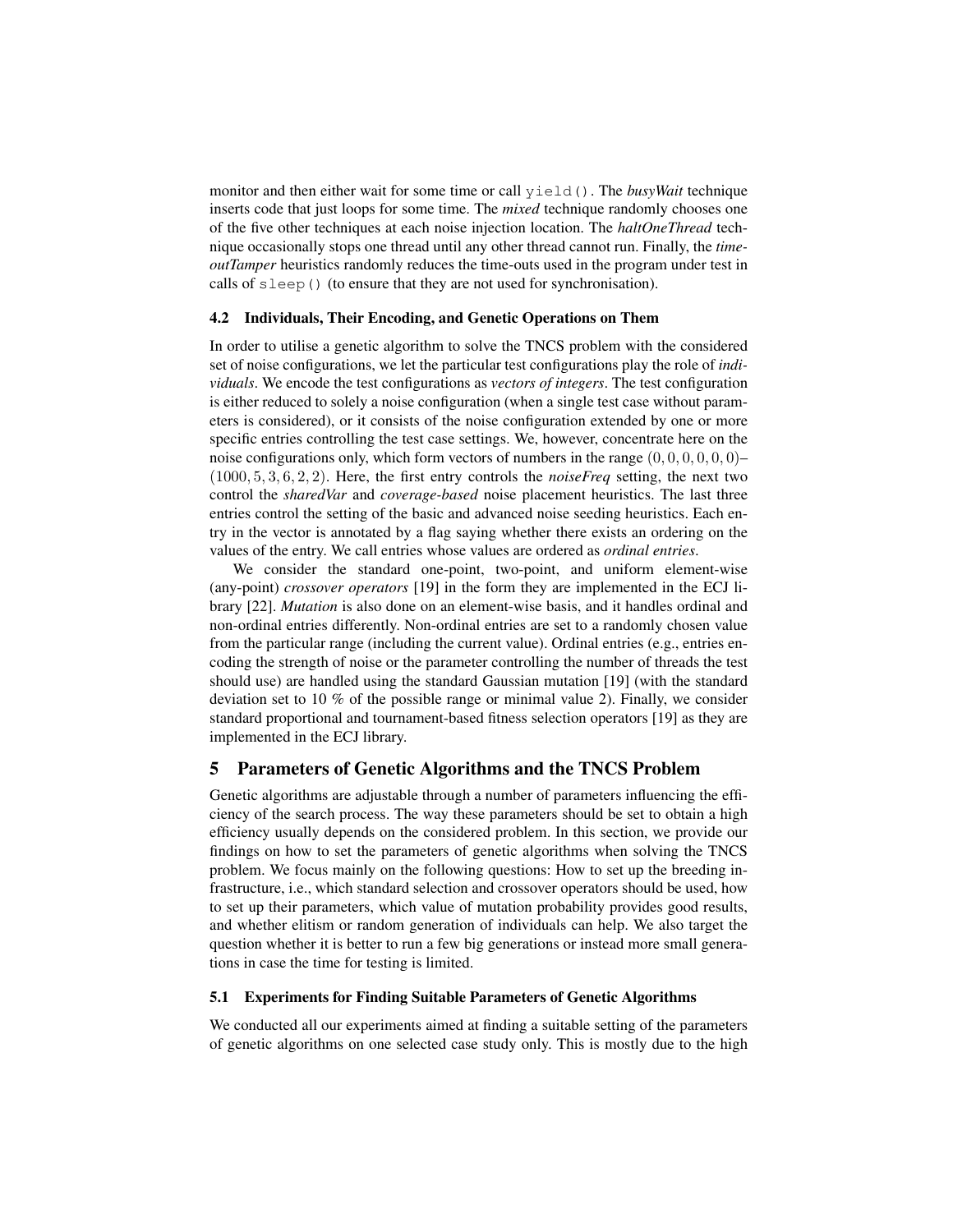time consumption of evaluating each test configuration through multiple test executions. In particular, we used the *Crawler* test case which is based on a part of an older version of a major IBM production software. The crawler creates a set of threads waiting for a connection. If a connection simulated by the testing environment is established, a worker thread serves it. There is an error in a method that is called when the crawler shuts down. The error causes an unhandled exception. The trickiness of the error can be seen from the very low probability of its manifestation (approximately 0.0006 when no noise is used). The case study has 19 classes and 1.2 kLOC. There is a single test case available with no parameters (making test configurations equal to noise configurations).

We conducted our experiments on multiple machines, all having Intel i5 661 processors, running 64-bit Linux and Java 6. We used our infrastructure SearchBestie [16] and IBM ConTest to evaluate test configurations and the ECJ library [22] to implement the genetic algorithms. We narrowed the search space down by sampling the *noiseFreq* parameter by ten, i.e., by reducing its possible values to  $0, 10, \ldots, 1000$ .

With the aim of observing as many behaviours differing in their various important concurrency-related aspects as possible, we considered an objective function maximising the obtained coverage under three different concurrency coverage metrics, namely, *Synchro*, *Avio*<sup>∗</sup> and *HBPair*<sup>∗</sup> [14]. This objective function covers three different aspects of concurrency behaviour: interleaving of accesses from different threads to shared memory locations via *Avio*<sup>∗</sup> , successful synchronisation of program threads inducing a happens-before relation via *HBPair*<sup>∗</sup> , and information about whether the implemented synchronisation does something helpful via *Synchro*. We used results of approximately 1 million randomly noised executions to estimate the 100 % achievable coverage (denoted as *max* below) for each of the metrics and set up the following fitness function:

$$
\frac{1}{3} * \left( \frac{Avio^*}{Avio^*_{max}} + \frac{HBPair}{HBPair^*_{max}} + \frac{Synchro}{Synchro_{max}} \right)
$$

The evaluation of each test configuration consisted of 5 executions of the test case with the noise parameters encoded in the test configuration. The value of the fitness function was then computed using the accumulated coverage of all the five executions.

We fixed the number of evaluated individuals to 2000 in each experiment. According to our experiments, this value is sufficient to reach saturation of the selected coverage metrics in the Crawler case study. We set the size of the considered populations and number of generations as follows (population/generation size): 200/10, 80/25, 40/50, 20/100, and 10/200. We considered the breeding infrastructure to consist of two selection operators which select individuals for the crossover operator. The output of the crossover operator was mutated using the mutation operator described in Section 4.2.

We performed two sets of experiments. In the first one, we considered the standard fitness proportional selection operators, four different standard crossover operators (*one-point*, *two-point*, and *any-point* with the probability of mutating each element of the vector set to 0.1 and 0.25), and four different probabilities of applying the mutation operator (0.01, 0.1, 0.25, and 0.5). In the second set of experiments, we fixed the considered size of the population to 40 and the number of generations to 50, the crossover operator to *any-point* with probability 0.1, and the mutation probability to 0.01. We then studied the influence of different selection operators, elitism which puts into the next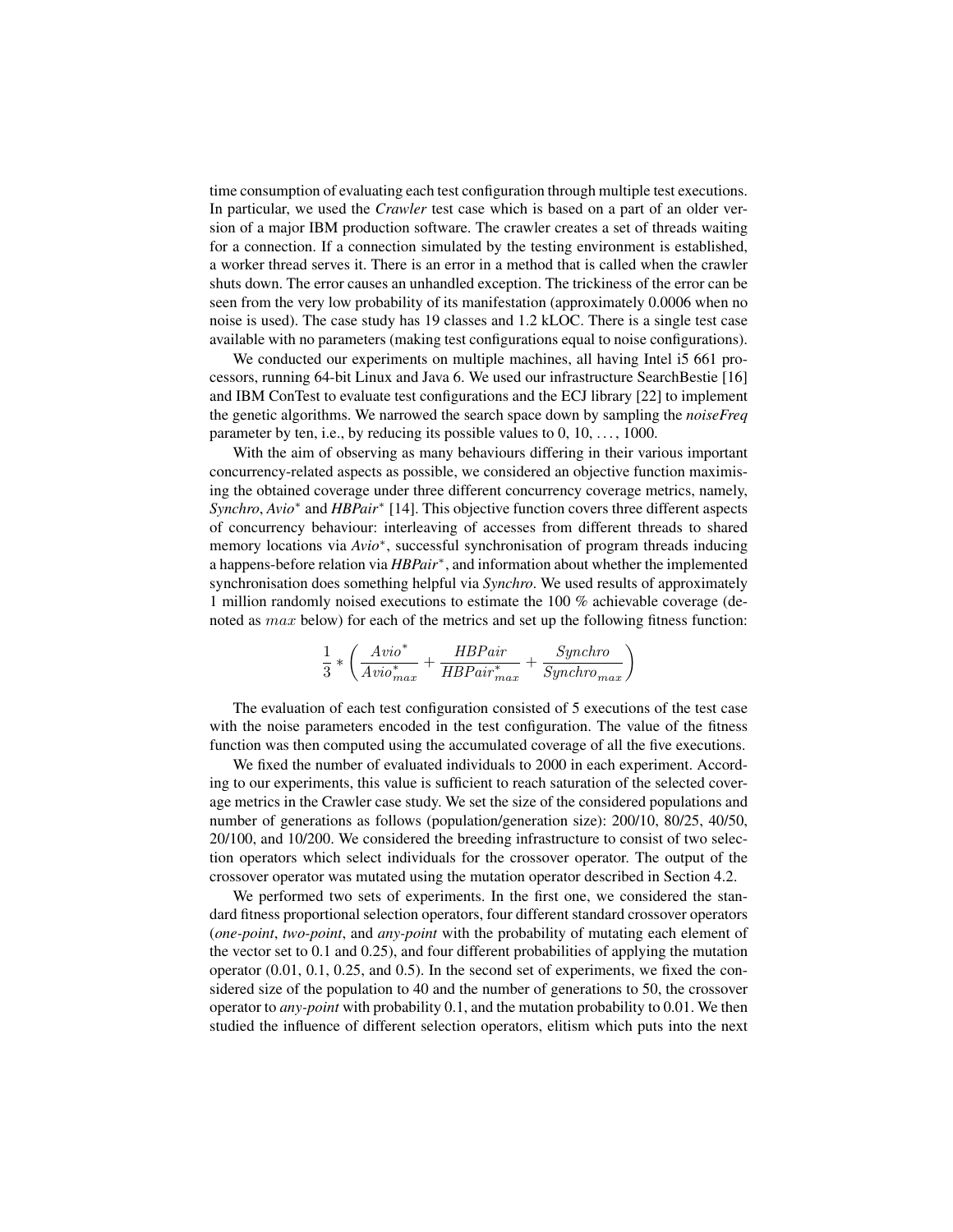generation a number of individuals (0, 2, 4) without breeding, and a random creation of a few individuals (0, 2, 4) that are put into the following generation. We considered the fitness proportional and tournament selection operators (with the size of the tournament being 2 or 4) and their combinations.

From each experiment, we collected various data concerning the generated populations including, in particular, the following two statistics: (1) The average fitness value in each generation *aver* and (2) the best individual fitness in each generation *best*. Our goal was then to identify parameters of the genetic algorithms under which the best test configuration out of all discovered test configurations is found, and it is found as quickly as possible. For that, we used the *best* and *aver* statistics. The results of the experiments are summarised below with some more technical details available in [12].

#### 5.2 Results of Experiments with the Parameters of Genetic Algorithms

The values of the *best* and *aver* statistics that we obtained from the first set of experiments presented above show that small populations combined with the *any-point* crossover and mutation set to 0.01 are able to find the best individual (i.e., the best test configuration) out of all the encountered ones quite fast (within a few generations). Very small populations (10 and rarely also 20) are, however, sometimes not able to find the best individual and get stuck in a local optimum. On the other hand, in larger populations, it takes much longer to arrive to the best individual. The *any-point* crossover operator exceeded the other two operators, but one has to be careful about the probability used: the operator sometimes does not change the individuals when a low probability (0.1 or less) is used.

The best individuals obtained by the genetic algorithm in our experiments had fitness higher than 0.5, and they therefore covered more than 50 % of the concurrent behaviour as defined by our fitness function. The overall best individuals achieved fitness 0.64. The average fitness of the final population was in the worst case 0.35 only, which is quite similar to fitness 0.33 that we achieved by randomly generating individuals to evaluate. The highest average fitness was close to the maximum fitness of 0.64, which represents a situation when nearly all individuals in the generation were the same.

In the second set of experiments from the above, we clearly saw the positive effect of elitism (set to 10 % of the population). The selection operators seem to affect the results only a little. The best results seem to be provided by a combination of the tournament selection operator (with the size of the tournament set to a high value) and the fitness proportional selection operator.

Based on the results summarised above, we found as suitable the following setting of the parameters of genetic algorithms for the considered concretisation of the TNCS problem: Size of population 20, two different selection operators (tournament among 4 individuals and fitness proportional), the *any-point* crossover with a higher probability  $(0.25)$ , a low mutation probability  $(0.01)$ , and two elites (that is 10 % of the population). This parameter setting is used in the experiments presented in the next section.

### 6 A Concrete Application of the Proposed Approach

In this section, we first propose a complex objective function for the TNCS problem that carefully combines the above discussed basic objective functions, finally leading to a concrete application of genetic algorithms for improving the process of testing of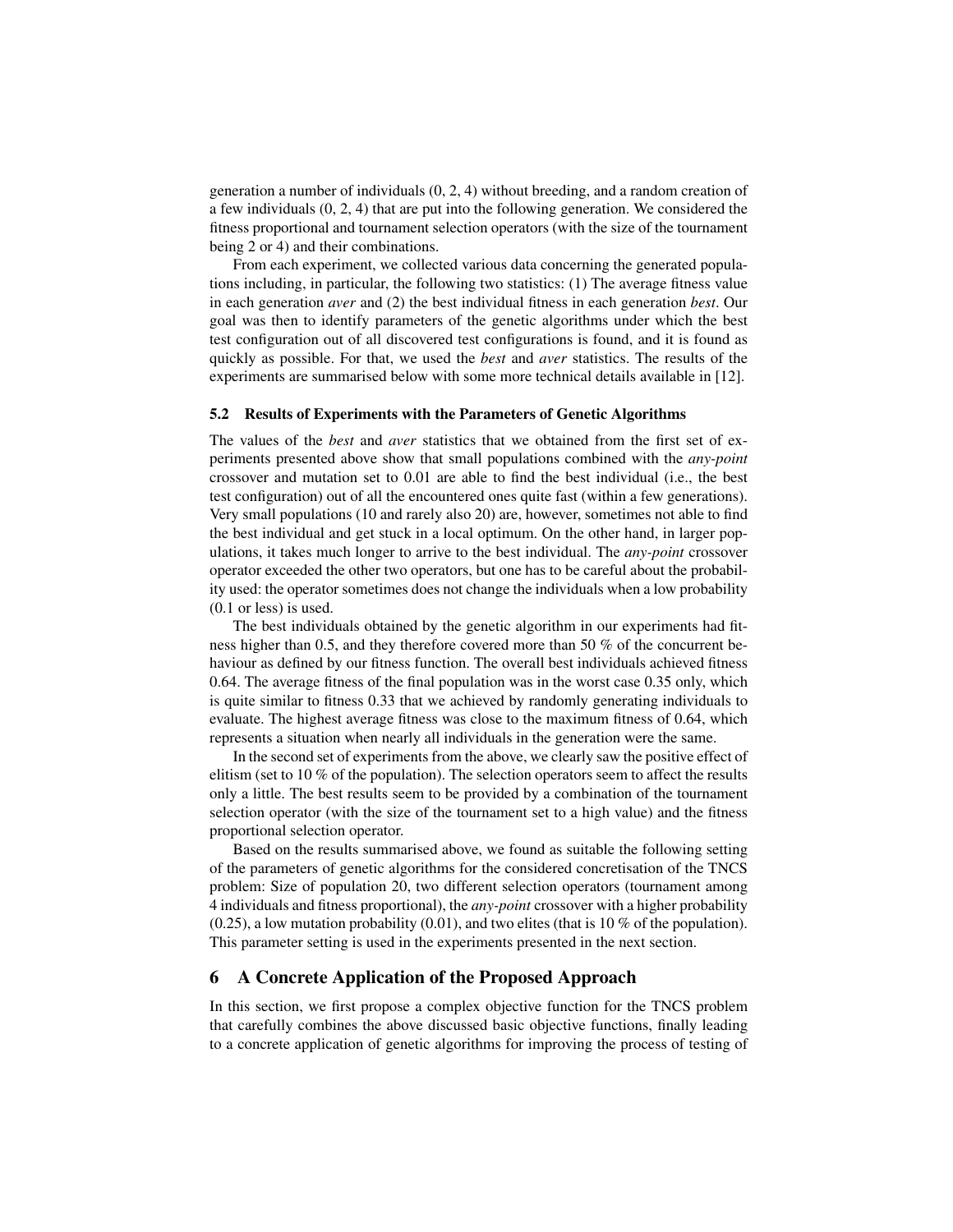concurrent programs. In particular, the stress is on looking for data races, but as our experiments show, the approach helps in finding other kinds of concurrency-related errors too. Next, we present a collection of benchmarks and results of experiments with them which illustrate the efficiency of our approach.

#### 6.1 A GoldiLocks-based Objective Function

Based on our experience with different concurrency coverage metrics and dynamic error detectors, we have decided to build our concrete objective function on maximizing the coverage obtained under the concurrency coverage metric *GoldiLockSC* [14] based on the GoldiLocks algorithm [8], together with maximizing the number of actual warnings produced by this algorithm. We have chosen the GoldiLocks algorithm for our objective function because it has a low ratio of false positives, and it is able to continue in the analysis even after an error is detected. Moreover, our results indicate that the concurrency coverage metric *GoldiLockSC* has multiple positive properties. In particular, the coverage under this metric usually grows smoothly (i.e., with a minimum of shoulders) and does not stabilise too early (i.e., before most behaviours relevant from the point of view of data race detection are examined). Further, based on the discussion presented in Section 3.2, we also reflect in our objective function an intention to minimize the execution time and to maximize the number of detected errors.

In summary, we thus aim at (1) maximizing coverage under the concurrency coverage metric *GoldiLockSC* [14], (2) maximizing the number of warnings produced by GoldiLocks, (3) maximizing the number of detected real errors due to data races, and (4) minimizing the execution time. The different basic objectives are combined using a system of weights assigned to them.

To be more precise, the *GoldiLockSC* metric counts the encountered internal states of the GoldiLocks algorithm (here, SC stands for the optimised version of the algorithm with the so-called *short circuits*, i.e., cheap checks done before the full algorithm is used). We weight the different coverage tasks of this metric as well as the error manifestation according to their severity. In particular, the coverage tasks of the  $GoldiLockSC$ metric are tuples (ploc, state) where ploc identifies the program location at which some shared memory location is accessed, and  $state \in \{SCT, SCL, LS, E\}$  denotes the internal state of the GoldiLocks algorithm. We divide the tasks into three categories according to severity of their *state*. The *SCT* state represents a situation where the first short circuit check of GoldiLocks (checking whether a variable is accessed by a single thread only) proves correctness of the given access. This situation is common for sequentially executed code, and so we assign it weight 1. The  $SCL$  and  $LS$  states mean that the first check does not succeed, but it is possible to use further heurist short circuit checks  $(SCL)$  or use the full algorithm  $(LS)$  to infer a lock (or locks) whose locking proves correctness of the access. We assign such tasks with weight 5. Finally, the E state means that the algorithm detected a data race and produced a warning message. We weight such tasks with 10. We denote the weighted coverage as  $WGoldilLockSC$ .

A GoldiLocks warning has the form of a tuple  $(var, ploc_1, ploc_2)$  where var identifies a shared variable, and  $ploc_1, ploc_2$  represent two program locations between which a data race was detected. Sometimes, a single coverage task with  $state = E$  produced at ploc<sub>1</sub> leads to several warnings differing in the ploc<sub>2</sub> or var values. We denote by GLwarn the number of different warnings issued during the test execution, and we give them the weight of 1000.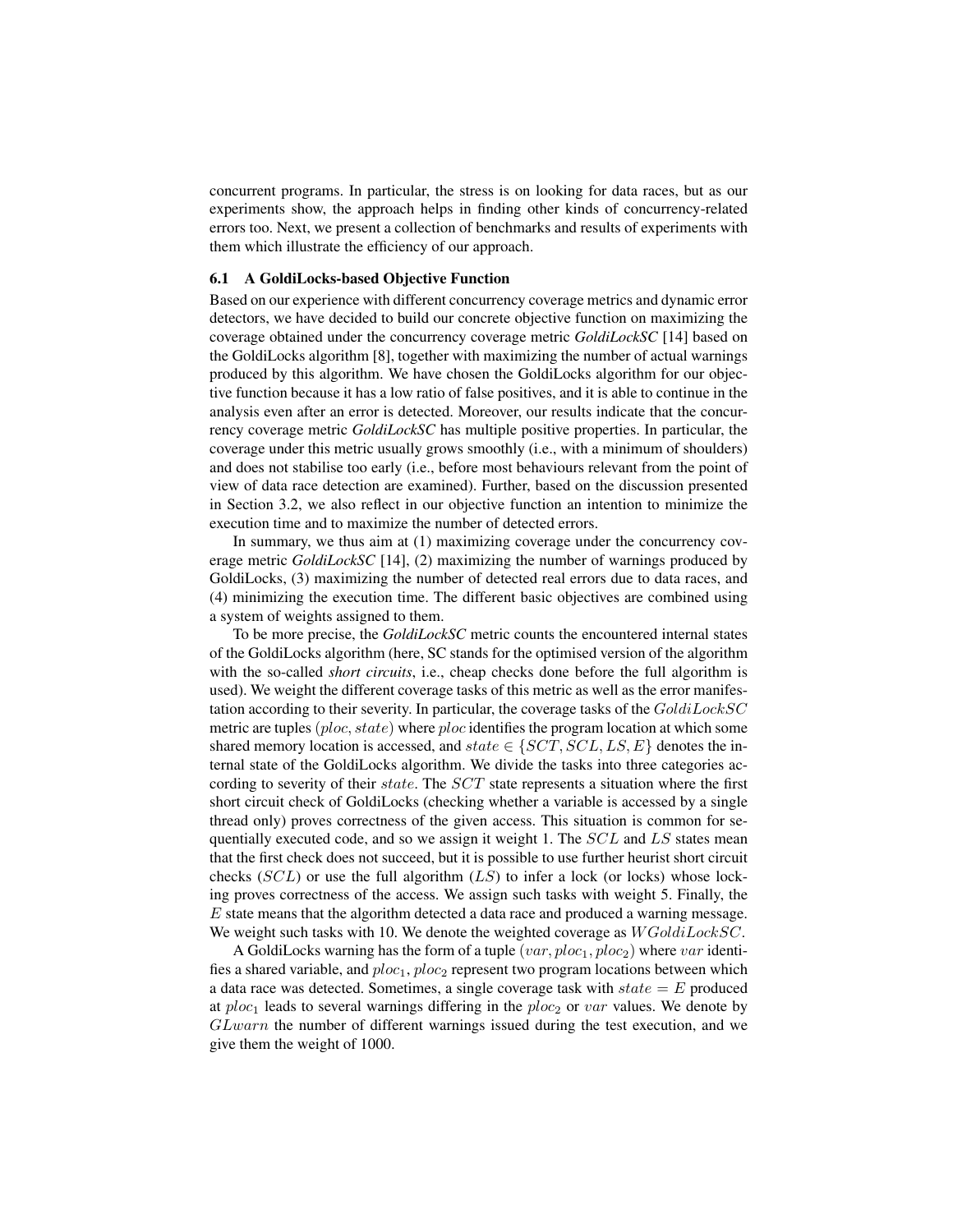Finally, as we have already mentioned, we also aim at maximizing the number of detected error manifestations (error) and minimizing the execution time (time). Error manifestations are detected by looking for unhandled exceptions. They are given a very high weight of 10000. With respect to all the described objectives, we then define the fitness function as follows (expecting the time to be measured in miliseconds):

$$
\frac{WGoldilLockSC + 1000 * GLwarn + 10000 * error}{time}
$$

### 6.2 Case Studies

We concentrate primarily on data race detection, but we also try to apply our genetic approach to case studies containing other kinds of concurrency errors (and, as we will show, we obtain quite positive results even in such cases). In particular, we evaluate our approach on 5 test cases containing concurrency-related errors. The test cases are listed in Table 1. In the table, the *kLOC* column shows the size of the considered test case, and the *Param* column indicates the number of its parameters and the number of possible values of each parameter (e.g., 2, 2 means that the test takes two parameters, each with two possible values).

The *Animator*, *Crawler*, and *FTPServer* test cases contain a data race which leads to unhandled exceptions. The *Airlines* case study contains a high level atomicity violation that is detected by a final check at the end of the execution which throws an unhandled exception. Finally, the *Rover* test case contains a deadlock and an atomicity violation which leads to an unhandled exception.

We admit that the described case studies are not very large, and one could surely found much bigger ones. Let us, however, stress that the reason why we did not consider truly large benchmarks is *not* a bad scalability of our approach, but rather the large number of experiments that we did with the various parameter settings which in summary take a lot of time even on smaller benchmarks.

The *Airlines* and *Animator* test cases were run on Intel Core2 6600 machines, the *Rover* test case on a machine with an Intel i5-2500 processor, and the *FTPServer* test case on a machine with two Intel X5355 processors. In case of the *Crawler* test case, two different hardware environments were used. The first (denoted simply as *Crawler* in Table 1) used a machine with an Intel i5 661 processor, while the second (denoted *Crawler*<sup>∗</sup> ) was executed on a machine with four AMD Opteron 8389 processors. These two options were used on purpose in order to study how our approach works in different hardware environments. All mentioned computers ran 64bit Linux and Java version 6. A more detailed description of the test cases and their parameters can be found in [12].

#### 6.3 Experimental Results

To evaluate the efficiency of our approach when using the GoldiLocks-based objective function, we again used the infrastructure described in Section 5. We use the setting of parameters of genetic algorithms inferred in Section 5. Although this setting was inferred for a different objective function and using sampled values of the *noiseFreq* parameter only, we believe that it represents a good option even for other experiments with our genetic algorithm. Indeed, the objective function used in Section 5 was designed to be rather general in order to cover a lot of different concurrent behaviours. Moreover,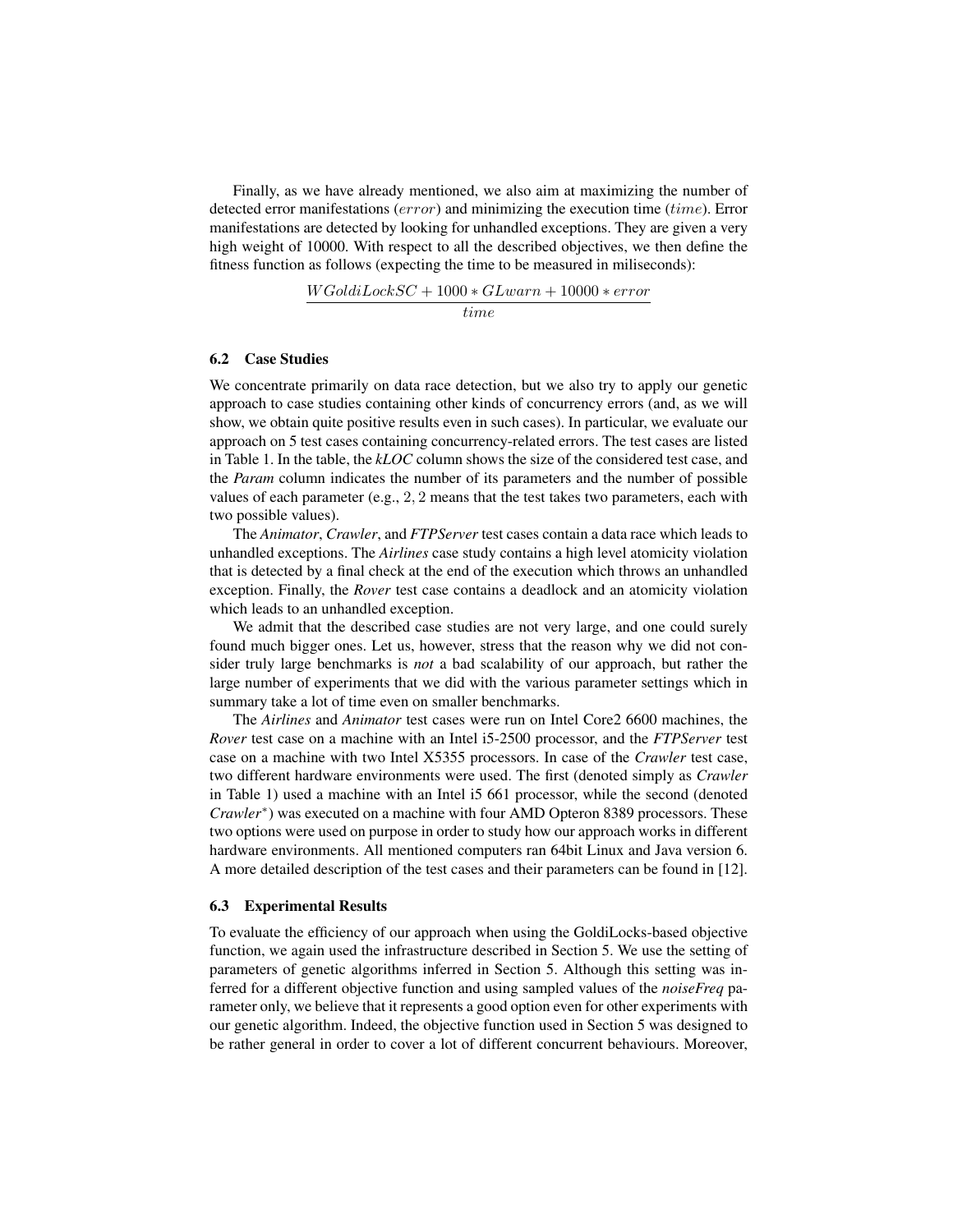Test case Best configuration Breeding process Name |kLOC | Params Gen. Error | Time | Error Error \* | Time Airlines 0.3 5,5,10 15 3.0 / 1.7 3.8 / 2.5 3.2 8.8 3.0 Animator  $\begin{vmatrix} 1.5 & - \ 25 & 21.8 / 10.9 & 1.1 / 1.3 & 4.3 & 5.4 & 1.3 \end{vmatrix}$ Crawler | 1.2 – 22 |  $-/-$  | 1.3 / 1.5 | 0.3 | 1.1 | 3.3 Crawler<sup>∗</sup>  $1.2$  – 25 –  $-1$  1.1 / 1.1 0.4 1.0 2.8 FTPServer 12.2 10 14 1.2 / 1.0 3.8 / 4.7 0.9 1.7 1.9 Rover | 5.4  $\begin{array}{|c|c|c|c|c|c|c|c|} \hline 5.4 & 7 & 3 & \star & 33.7 & 19.4 & 3.2 & 8.8 & 3.0 \\ \hline \end{array}$ 

Table 1. An experimental comparison of the proposed genetic approach with the random approach to setting test and noise parameters

we analysed the correlation between the values of the fitness function of Section 5 and the GoldiLocksSC metric used in the GoldiLocks-based objective function on the performed experiments and realized that the correlation is high. After all, the combination of *HBPair*<sup>∗</sup> and *Avio*<sup>∗</sup> focuses on the same events as the GoldiLocks algorithm.

In the experiments, we allowed the elite individuals to be re-evaluated in the following generations. This is motivated by the fact that a few executions of an individual (5 in our case) are often not sufficient to prove whether the configuration can make a concurrency error manifest. Indeed, tricky concurrency-related errors manifest very rarely even if a suitable noise heuristics is used [15]. The reevaluation of elites therefore gives the most promising individuals another chance to spot an error. This setting is a compromise between a high number of executions needed to evaluate every individual more times and the available time we have.

We compare our genetic approach with the random approach to the choice of noise heuristics and their parameters. In the random approach, we randomly select 2000 test and noise configurations and let our infrastructure evaluate them in the same way we evaluate individuals in the genetic approach. Table 1 summarises our results. The table is based on average results obtained from 10 executions of the genetic and random approach. It is divided into three parts. In the left part (*Test case*), the test cases are identified, and their size and information about their parameters are provided.

An Evaluation of the Best Individuals. The middle part of Table 1 (*Best individual*) contains three columns which compare the best individual obtained by our genetic approach and found by the random approach. The *Gen.* column contains the average number of generations (denoted as *gen* below) within which we discovered the best individual according to the considered fitness function. The numbers indicate that we are able to find the best individual according to the considered fitness function within the first quarter of the considered generations. This motivates our future work to design a suitable termination condition for our specific testing process.

The *Error* column of the *Best individual* section of Table 1 compares the ability of the best individual to detect an error. The column contains two values  $(x_1/y_1)$ . The first value  $x_1$  is computed as the fraction of the average number of errors found by the best individual computed by the genetic algorithm and the average number of errors discovered by the best individual found by the random generation provided that an equivalent number of executions is provided to the random approach (this number is computed as *gen* times the size of the population which is 20). The second number  $y_1$  is computed as the fraction of the average number of errors found by the best individual computed by the genetic algorithm and the average number of errors discovered by the best indi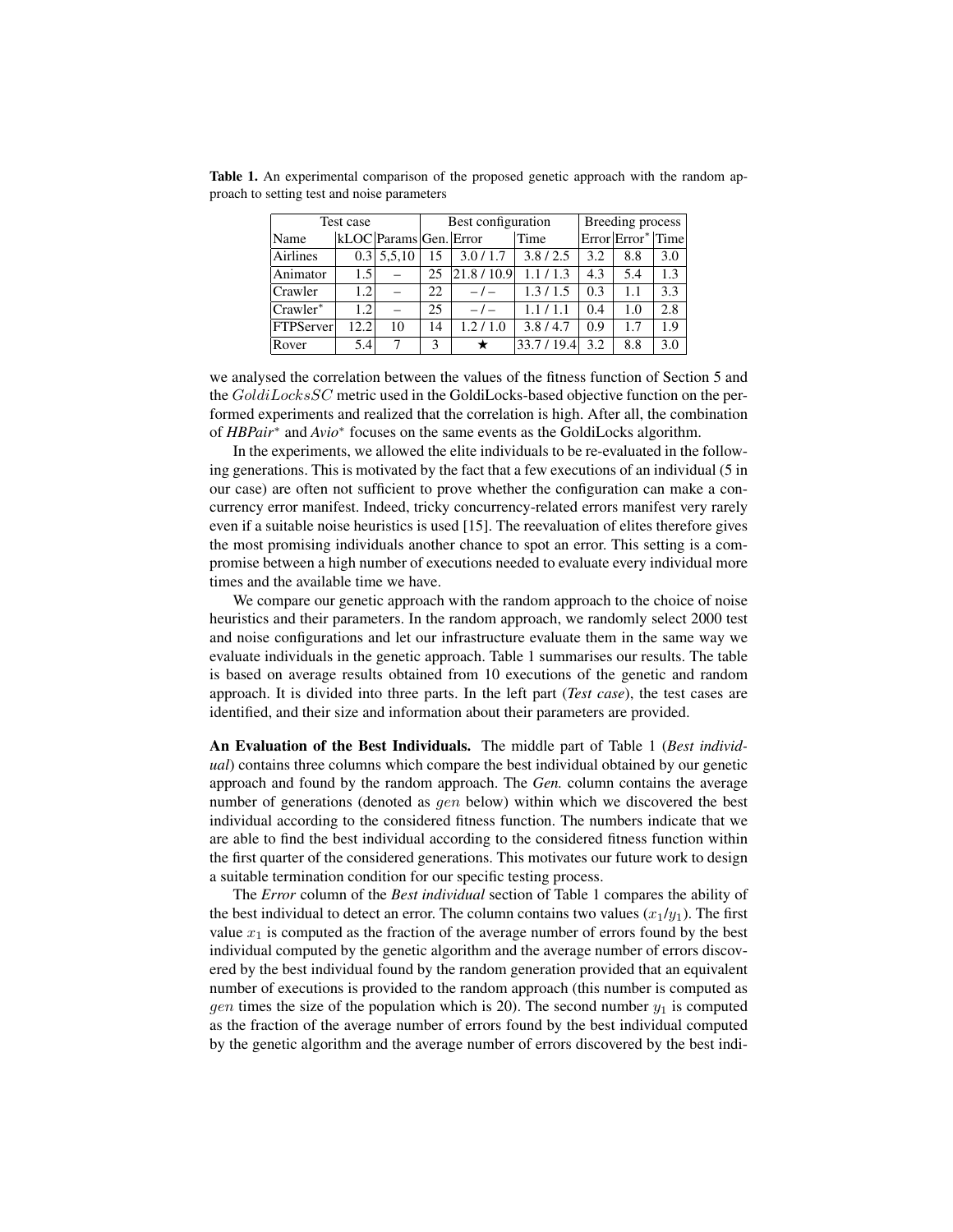vidual found randomly in 2000 evaluations. The –/– value represents a situation where none of the best individuals was able to detect the error within the allowed 5 executions. The ★ symbol means that the genetically obtained best individual did not spot any error while the best individual found by the random generation did (we discuss this situation in more detail below).

Similarly, the *Time* column of the *Best individual* section of Table 1 compares average times needed to evaluate the best individual obtained by our approach and the best individual found by the random approach. Again, two values are presented  $(x_2/y_2)$ . The first value  $x_2$  is computed as the average time needed by the best individual found by the random approach if only  $gen * 20$  evaluations are considered, divided by the average time the genetically found best individual needed. The second value  $y_2$  shows the average time needed by the best individual found by the random generation when it was provided with 2000 evaluations, divided by the average time needed by the genetically found best individual.

The values that are higher than 1 in the *Error* and *Time* columns of the *Best individual* section of Table 1 represent how many times our approach outperforms the random approach. In general, one can see that the best individual found by our genetic approach has a higher probability to spot a concurrency error, and it also need less time to do so. Even if we let the random approach perform 2000 evaluations, our best individual is still better. Exceptions to this are the *Rover* and *Crawler* test cases. In the *Crawler* test case, the error manifests with a very low probability. The best individuals in both cases were not successful in spotting the error (note, however, that the error was discovered during the breeding process as discussed below). In the *Rover* test case, the best individual found by the genetic algorithm was not able to detect an error and some of the best individuals found by the random approach did detect the error (as again discussed below, the error was discovered during the breeding process too). This results from the fact that the genetic approach converged to an individual that allows a very fast evaluation (over 30 times faster than the best configuration found by the random generation). This, however, lowered the quality of the found configuration from the point of view of error detection, indicating that as a part of our future research, we may think of further adjusting the fitness function such that this phenomenon is suppressed.

An Evaluation of The Breeding Process. The right part of Table 1 (*Breeding process*) provides a different point of view on our results. In this case, we are not interested in just one best individual learned genetically or by random generation that is assumed to be subsequently used in debugging or regression testing. Instead, we focus on the results obtained during the breeding process itself. The genetic algorithm is hence considered here to play a role of a heuristics that directly controls which test and noise configurations should be used during a testing process with a limited number of evaluations that can be done (2000 in our case).

This part of the table contains three columns which compare the genetic and random approaches wrt. their successes in finding errors and wrt. the time needed to perform the 2000 evaluations. The first column (*Error*) compares the average number of errors spot during the breeding process and the average number of errors spot during the evaluation of 2000 randomly chosen configurations of the test and noise heuristics. The *Error*<sup>∗</sup> column compares the average number of errors detected by our genetic approach with the average number of errors spot by the random approach when the random approach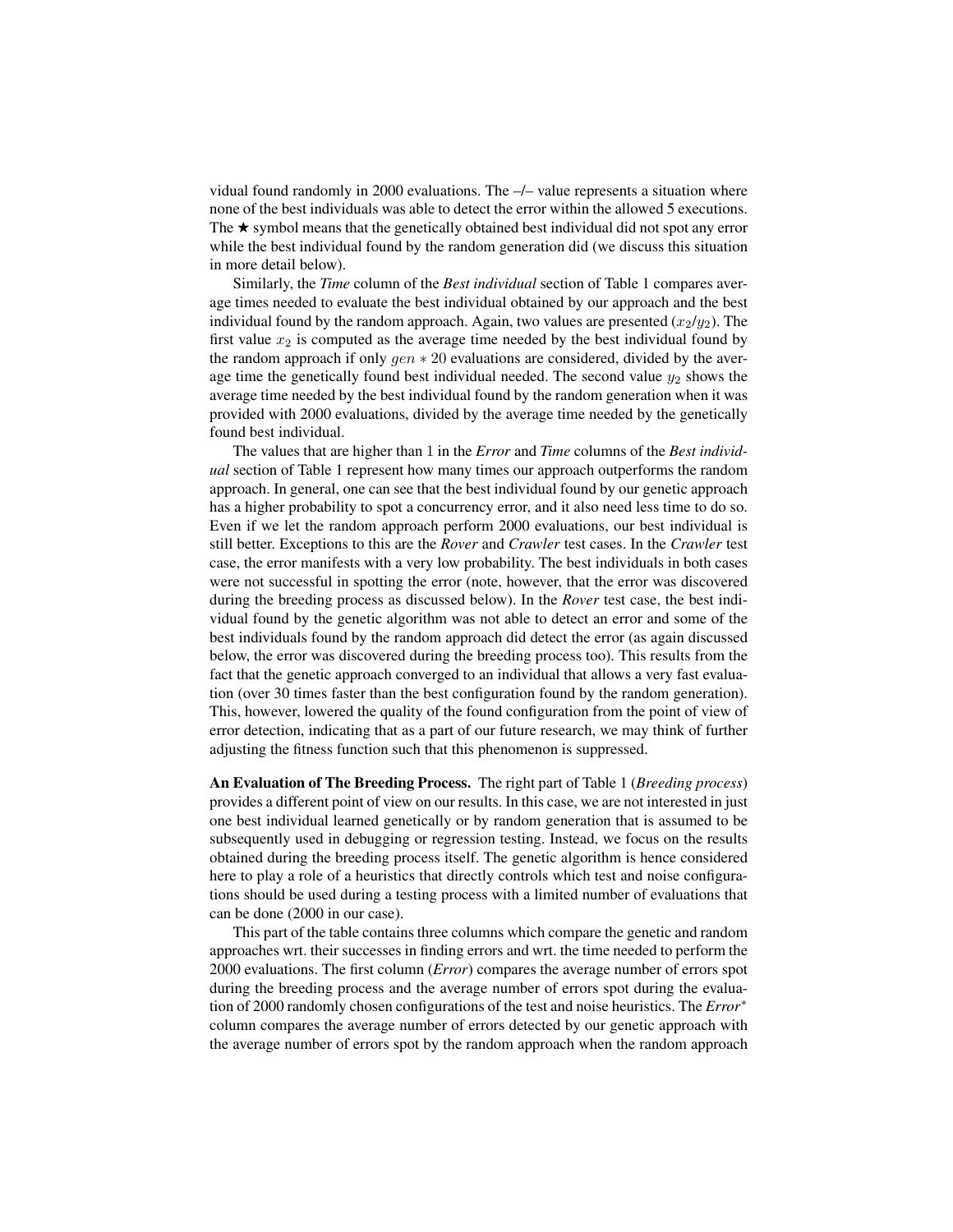is provided with the same amount of time as the genetic approach. Finally, the *Time* column compares the average total time needed by the random approach in 2000 evaluations and the average time needed by our genetic approach. Again, the values higher than 1 in all the columns represents how many times our approach outperforms the random approach.

The cumulative results presented in the *Error* and *Error*<sup>∗</sup> columns show that our approach mostly outperforms the random approach. The exceptions in the *Error* column reflect the already above mentioned preference of the execution time in our fitness function, which is further highlighted by the *Time* column. For instance, in the worst case (the *Crawler* test case), our genetic approach is more than 3 times faster but in total discovers three times less errors. On the other hand, in the best cases (the *Airlines* and *Rover*), we found three times more errors in three times shorter time. To give some idea about the needed time in total numbers, the average time needed to evaluate 2000 random individuals took on average 32 hours (whereas the genetic approach needed just 10.5 hours), and the average time needed to evaluate 2000 random individuals of our biggest test case *FTPServer* took 101 hours (whereas the genetic approach needed on average just 53 hours).

Overall, our results show that our approach outperforms the random approach. They also indicate that we should probably partially reconsider our fitness function that puts sometimes too much stress on the execution time, which can in some cases (demonstrated in the *Crawler* test case) be counter-productive.

Another positive fact is that our objective function helps to improve the testing process even for test cases that do not contain a data race. This can be attributed to that our fitness favours configurations within which the synchronisation occurs more often and therefore is tested more. The results obtained from our experiment with the *Crawler* test case evaluated using two different hardware configurations indicate that the genetic approach is able to reflect the environment and focus on the noise heuristics and their parameters which provide better results for the considered environment.

# 7 Conclusions and Future Work

In this work, we have formulated the test and noise configuration search (TNCS) problem, and we have proposed a way how to use genetic algorithms to solve it. We have performed experiments aimed at choosing suitable parameters of genetic algorithms to be used when solving the problem. We have instantiated the framework for the case of noise injection techniques implemented in the ConTest tool and its extensions and proposed a complex objective function suitable when aiming at data race detection (but successful even when looking for other kinds of bugs). We have performed experiments on a set of benchmark programs showing that our approach significantly outperforms the commonly used approach of randomly selecting noise configurations.

The proposed approach can be further improved, e.g., by development of termination conditions which would help one to determine when to stop the breeding process. Other interesting subjects for future work include development of improved objective functions, e.g., objective functions eliminating the negative effect we saw in the *Rover* test case, objective functions which focus on different kinds of concurrency errors (e.g., deadlocks), or which are able to focus on corner cases of the tests.